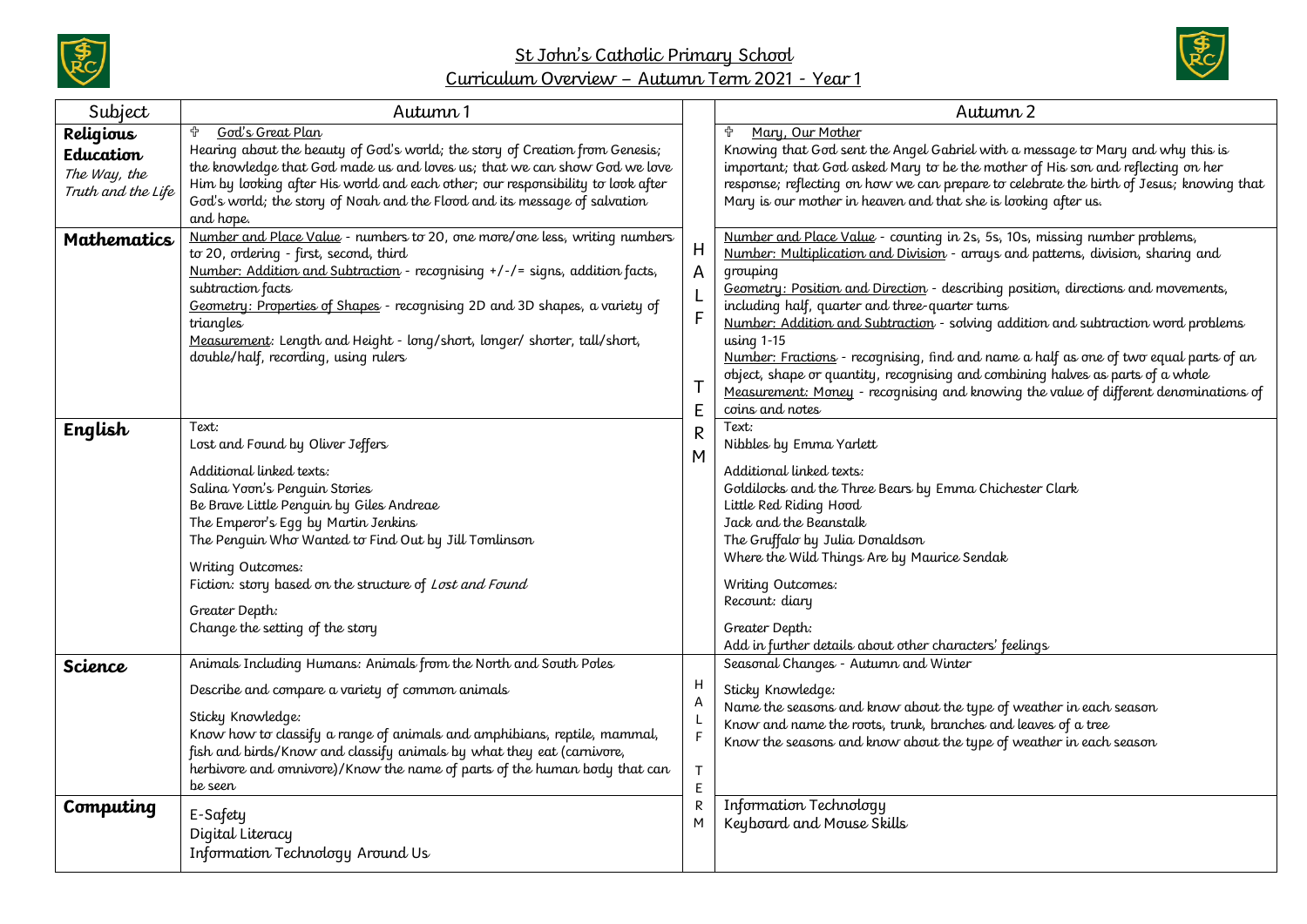|            | Sticky Knowledge: Create, store and retrieve digital content                                                                                                                                                                                                                                            |        |                                                                                                                                                                                                                                                 |
|------------|---------------------------------------------------------------------------------------------------------------------------------------------------------------------------------------------------------------------------------------------------------------------------------------------------------|--------|-------------------------------------------------------------------------------------------------------------------------------------------------------------------------------------------------------------------------------------------------|
| History    | Lives of Significant Individuals                                                                                                                                                                                                                                                                        |        | Changes within living memory                                                                                                                                                                                                                    |
|            | Christopher Columbus & Ernest Shackleton - South Pole (travel to hot and cold                                                                                                                                                                                                                           |        | - Traditional tales                                                                                                                                                                                                                             |
|            | places)                                                                                                                                                                                                                                                                                                 |        | How stories have changed over time                                                                                                                                                                                                              |
|            | Black History Week - wb 5 <sup>th</sup> October                                                                                                                                                                                                                                                         |        | Parents and grandparents favourite stories                                                                                                                                                                                                      |
|            | History Timeline - artwork - first man on the Moon                                                                                                                                                                                                                                                      |        |                                                                                                                                                                                                                                                 |
|            | Sticky Knowledge:<br>I use words and phrases like: old, new and a long time ago/I use words and<br>phrases like: before, after, past, present, then and now/I know about someone<br>famous                                                                                                              | H      | Sticky Knowledge:<br>I use words and phrases like: old, new and a long time ago/I use words and phrases<br>like: before, after, past, present, then and now/I give examples of things that were<br>different when my grandparents were children |
| Geography  | Location of hot and cold places in the world                                                                                                                                                                                                                                                            |        | Geography of the school grounds                                                                                                                                                                                                                 |
|            | Cold areas of the world/South Pole, North Pole                                                                                                                                                                                                                                                          | E      | Sticky knowledge: Know which is North, East, South and West on a compass                                                                                                                                                                        |
|            | Lost and Found - Why can't a penguin live near the equator?                                                                                                                                                                                                                                             | R<br>M |                                                                                                                                                                                                                                                 |
|            | Sticky Knowledge: Know where the equator, North Pole and South Pole are on<br>a globe/Know which is North, East, South and West on a compass/Know the<br>features of hot and cold places in the world/Know which is the hottest and<br>coldest season in the UK/Know and recognise main weather symbols |        |                                                                                                                                                                                                                                                 |
| Physical   | Multi-Skills/Boot Camp                                                                                                                                                                                                                                                                                  |        | Mighty Movers (running)/Story Time Dance                                                                                                                                                                                                        |
| Education  | Physical movement<br>Balance<br>Eye co-ordination<br>Core stability<br>Storycises (daily)                                                                                                                                                                                                               |        | Bodily awareness (move to learn)<br>Incorporating spatial awareness<br>Dance - Christmas<br>Storycises (daily)                                                                                                                                  |
| Personal,  | <b>Health Education</b>                                                                                                                                                                                                                                                                                 |        | Aiming High                                                                                                                                                                                                                                     |
| Social,    | - Respect Yourself: Eat Better/ Healthy Eating                                                                                                                                                                                                                                                          |        | Discussing their star qualities/Identifying what a positive attitude is/talking about jobs                                                                                                                                                      |
| Health and | Identifying and Sorting Food/Comparing Foods/Identifying Food<br>Groups/Wordsearch/Creating a Healthy Fruit Salad/Planning a Meal                                                                                                                                                                       |        | they can do when they grow up/Discussing what skills and interests are needed for<br>different jobs/Talking about hopes they have for the future/Discussing what they are                                                                       |
| Economic   |                                                                                                                                                                                                                                                                                                         |        | looking forward to in the next year                                                                                                                                                                                                             |
| Education  | - Mental Wellbeing<br>-Germs - importance of handwashing                                                                                                                                                                                                                                                |        | Belonging to the Community                                                                                                                                                                                                                      |
| (PSHE)     | <b>Building Relationships</b>                                                                                                                                                                                                                                                                           |        |                                                                                                                                                                                                                                                 |
|            | Classroom Rules/Class Charter/School Council Elections/E-safety/Global                                                                                                                                                                                                                                  |        | Remembrance Day<br>TEAM - Relationships - link to anti-bullying - Anti-Bullying Week                                                                                                                                                            |
|            | CAFOD Harvest/British Values                                                                                                                                                                                                                                                                            |        |                                                                                                                                                                                                                                                 |
| Art/Design | Fairytale Collage - Kandinsky and Hundertwasser<br>Develop a wide range of art and design techniques in using colour, pattern,                                                                                                                                                                          |        | Building a Structure - Make a Cage for Nibbles<br>Build structures, exploring how they can be made stronger, stiffer and more stable/                                                                                                           |
| and        | texture, line, shape, form and space / Learn about the work of a range of                                                                                                                                                                                                                               |        | Generate, develop, model and communicate ideas through talking, drawing, templates,                                                                                                                                                             |
| Technology | artists                                                                                                                                                                                                                                                                                                 |        | mock-ups and, where appropriate information and communication technology/Select                                                                                                                                                                 |
|            |                                                                                                                                                                                                                                                                                                         |        | from a wide range of materials and components including construction materials and                                                                                                                                                              |
|            | Sticky Knowledge:<br>I know how to use pencils to create lines of different thickness in drawings/I                                                                                                                                                                                                     |        | textiles according to their characteristics/Select from a range of tools and equipment to<br>perform practical tasks (For example cutting, shaping, joining and finishing)                                                                      |
|            | name the primary and secondary colours/I know how to create a repeating                                                                                                                                                                                                                                 |        |                                                                                                                                                                                                                                                 |
|            | pattern in print/I describe what I can see and give an opinion about the work                                                                                                                                                                                                                           |        | Sticky Knowledge:                                                                                                                                                                                                                               |
|            | of an artis/I ask questions about a piece of art                                                                                                                                                                                                                                                        |        | I use my own ideas to make something/I explain to someone else how I want to make                                                                                                                                                               |
|            |                                                                                                                                                                                                                                                                                                         |        | my product/I choose appropriate resources and tools/I make a simple plan before                                                                                                                                                                 |